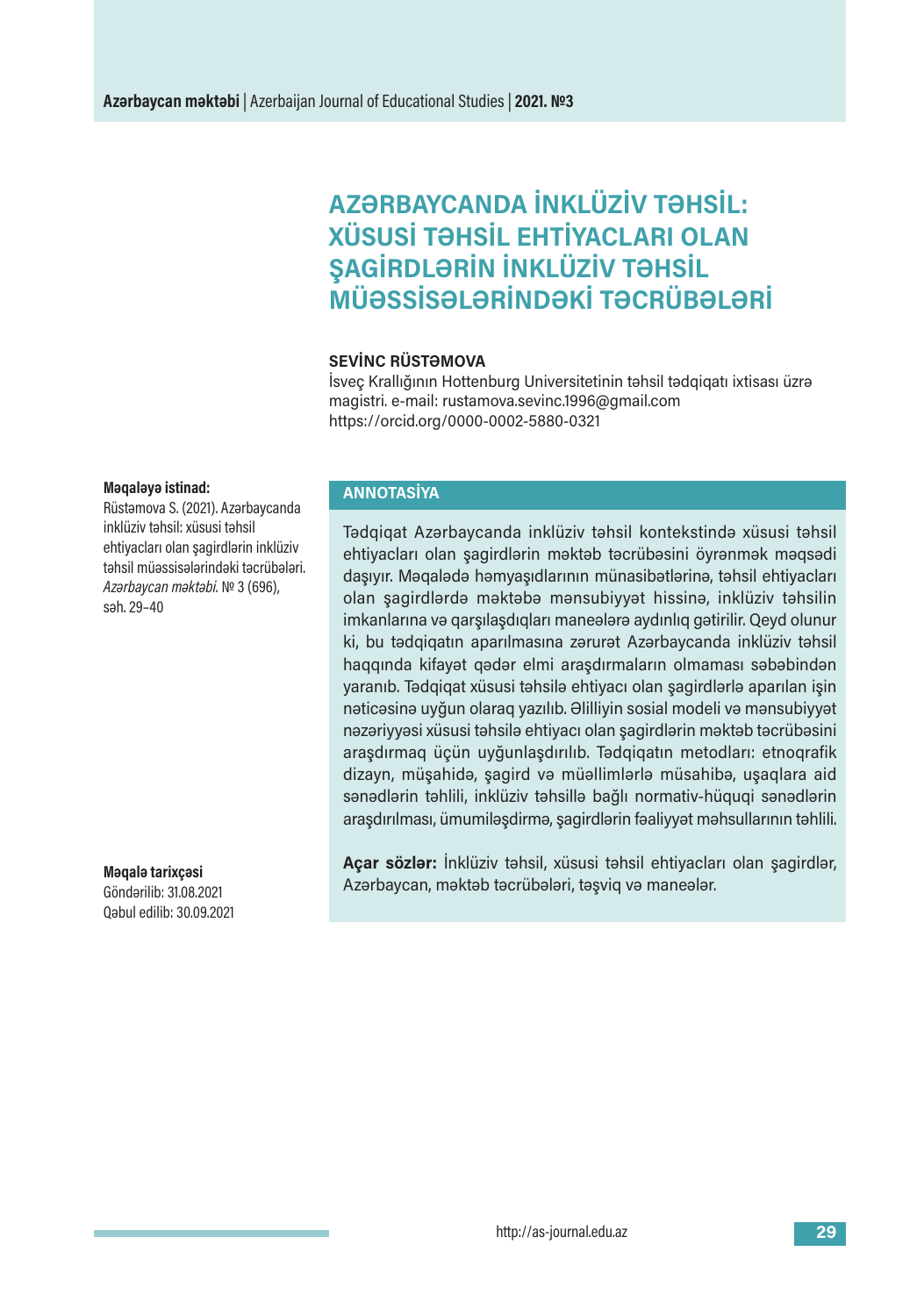# **SCHOOL EXPERIENCES OF STUDENTS WITH SPECIAL EDUCATIONAL NEEDS IN INCLUSIVE EDUCATION SETTINGS IN AZERBAIJAN**

#### **SEVINJ RUSTAMOVA**

Master graduate of University of Gothenburg in Sweden with specialization in educational research. e-mail: rustamova.sevinc.1996@gmail.com https://orcid.org/0000-0002-5880-0321

#### **To cite this article:**

Rustamova S. (2021). School experiences of students with special educational needs in inclusive education settings in Azerbaijan. *Azerbaijan Journal of Educational Studies.* Vol. 696, Issue III, pp.29–40

#### **ABSTRACT**

The study aims to examine school experiences of students with special educational needs (SEN) in inclusive education settings in Azerbaijan. The study sheds light on the peer relationship, a sense of school belonging of students with SEN, and enablers and barriers they face in practicing inclusive education. The current study was necessitated due to the lack of sufficient knowledge and limited research on inclusive education in Azerbaijan. In addition, the research paper addresses students' perspectives, and student participants were involved in the study. The belongingness and social model of disability theories were adapted to investigate school experiences of students with SEN. The qualitative ethnographic design approach was used as a method to uncover the research topic. Participant observation, informal interviews were employed to investigate, explore and explain school experience of students with SEN and explore. As a significant source of data, participant observation and informal interviews were utilized. In addition, casual conversations were held with class teachers to learn students' medical and educational backgrounds. The analyzed and discussed study findings show that students with SEN experience positive peer relationships; they interact and develop social relationships with their peers. The results emerged from the findings indicating that students with SEN feel they belong and accepted in inclusive education settings. Although national legislation and the supportive environment somehow accommodate students with SEN in inclusive education, educational establishment, national legislation, education context and teachers were not found to be in favorable to successfully implement inclusive education.

**Keywords:** inclusive education, students with special educational needs (SEN), Azerbaijan, school experiences, enablers and barriers.

**Article history** Received:31.08.2021 Accepted:30.09.2021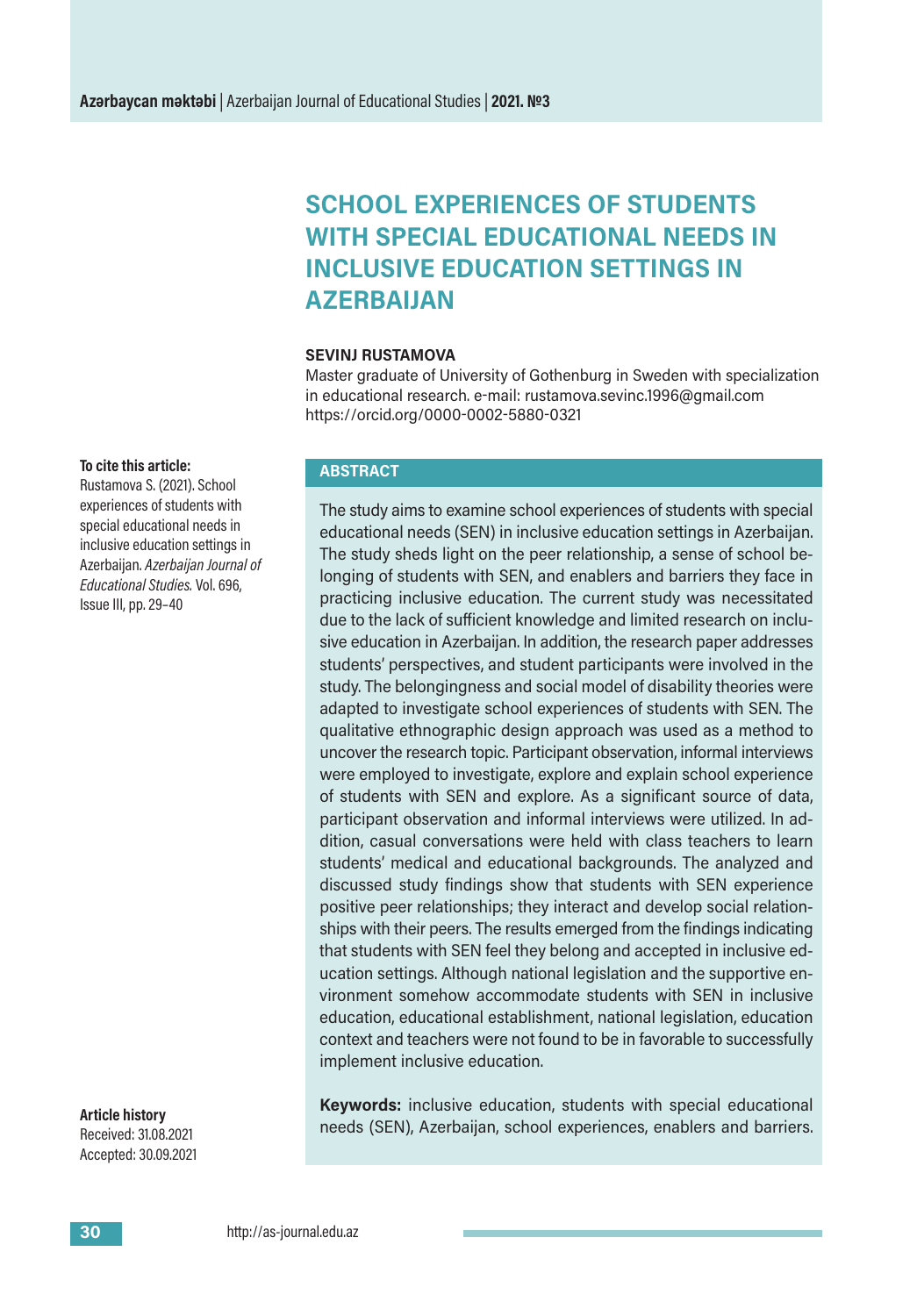## **INTRODUCTION**

Inclusive education is not yet extensively accessible for all students in Azerbaijan. The studies conducted on Inclusive education in Azerbaijan revealed that isolated models of education provisions are still dominant for students with SEN ( (Florian & Becirevic, 2011; Lesko, Ziegler, Mikailova, & Roels, 2010; Mikailova et al., 2009; Mikayilova, 2019). Further, a study conducted on the knowledge, attitudes, and practices towards students with SEN in Azerbaijan reported that while several educational institutions have a few sufficient facilities for inclusive education in the capital city, the majority of educational institutions, especially in regions, do not have them at all (Grimes, 2018). However, students with SEN who do not attend inclusive education is not excluded from education completely. In these cases, according to the Legislation on Education (special education) of Persons with Disabilities (2001), there are three forms of education (special education) for them:

- Education in special educational institutions (boarding schools);
- Study at home (homeschooling);
- Special education in general educational institutions (attending special classes with special teachers).

Similarly, educational institutions lacking physical accessibility for students with SEN, and teachers' lack of experience working with them cause challenges in advancing inclusive education. Besides, the curriculum is inflexible and unreachable for students with SEN in mainstream settings. Moreover, society's insufficient information on understanding inclusive education and attitude in society toward those students based upon bias and stereotypes and consequently, these factors prevent those students from fully participating in education. Attitude towards students with SEN generally positive, however, those attitudes do not necessarily transform into inclusive practice (Mikayilova, 2019).

Understanding disability as a concept is very low at the level of society as a whole. Laws and policies define disability on based on the medical model of disability. Disability is often defined by focusing on the limitations or differences of persons. According to enacted laws, disability is defined as a physically disabled person who needs help.

Nevertheless, the government of Azerbaijan is undertaking to support the rights of students through inclusive education; launching state programs to improve inclusive education and to ensure that students with SEN have access to education on an equal basis as others and eliminate any obstacles to full inclusion. Despite those attempts, there are still challenges that drag inclusive education back from the development as due to lacking legislative acts and policies (Lesko et al., 2010; Mikayilova, 2019).

Although legislation guarantees that, in general, persons with disabilities can be enrolled in regular schools, there are still many obstacles in carrying out inclusive education. In practice, many students with disabilities do not attend school or are enrolled in special schools (Mikayilova, 2019; Tasch, 2010).

Families of students (SEN) are not well aware of their children's rights and available benefits and support services. 71 % of the families of students with SEN do not have information about the rights of disabled persons, while 85 % of families of students do not know about assistance provided to students with SEN and available support services (Mikayilova, 2019). In that case, the demand for inclusive education is low.

Unfortunately, not all students with SEN are registered. It is a serious concern not to have accurate and reliable information about them. The statistics of 2016-2017 provided by the Ministry of Education depict that most of the school-aged students with SEN fell behind education. Thus, while 21% of students study at home, respectively 6% in special education, 6% in boarding schools, 67 % of them do not study at all. This may be explained as unawareness or limited understanding of medical workers on the legislation and policy on inclusive education.

Teachers' knowledge of inclusive education is limited. There are significant gaps in the training of teachers on inclusive education. It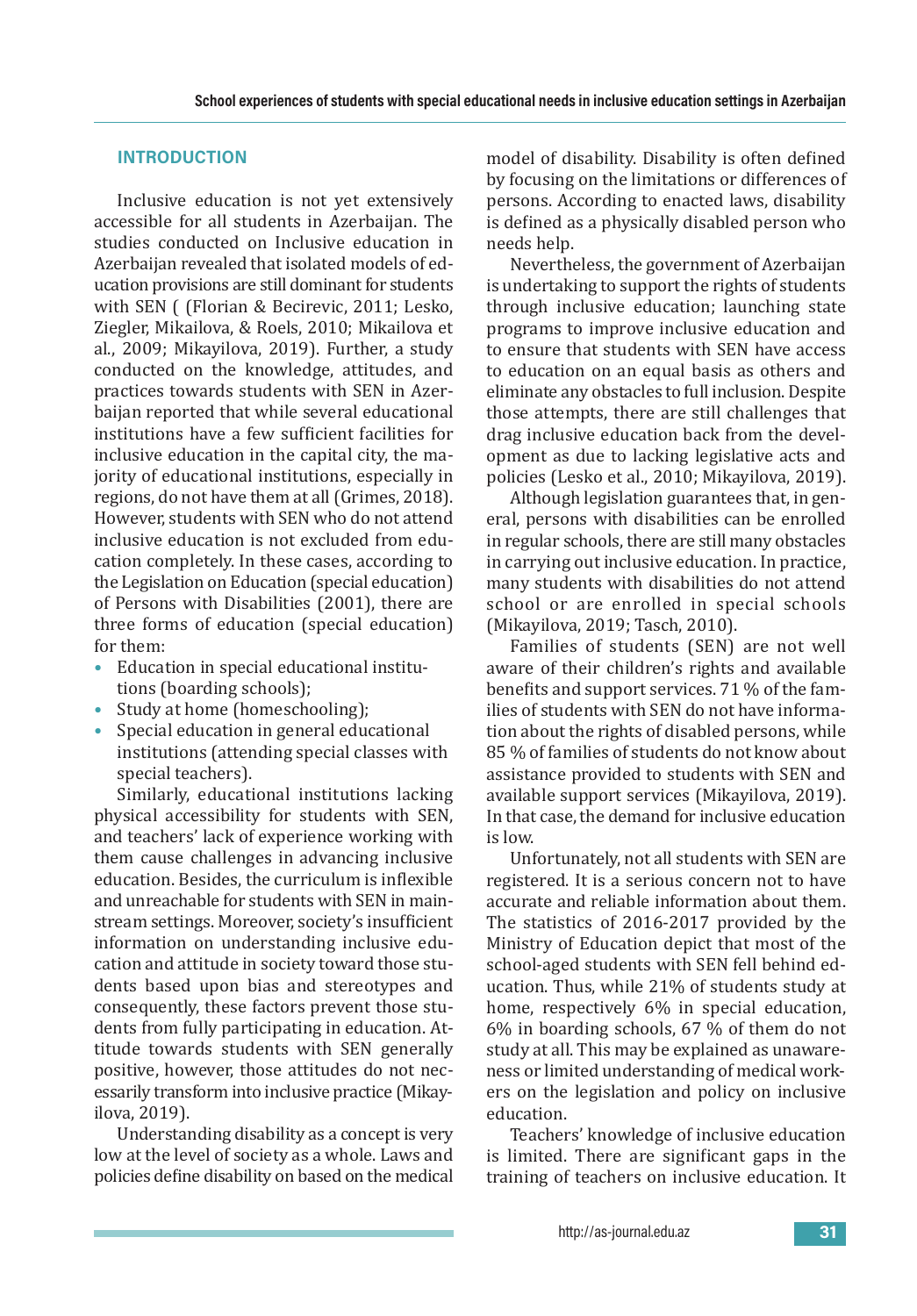is a strong sense that many teachers are not sure what to do how they should be doing it, which raises questions on the effectiveness of teacher training in inclusive education. Most teachers either do not know about inclusive education or have not attended trainings or are insufficiently trained to educate students. At the same time, there is an issue with assistant teachers in which they are not recruited to help the class teachers. Existed legislation does not mention assistant teachers and their presence in schools, so their absence in the classroom is very difficult for teachers in many cases.

#### **Purpose and relevance of the study**

Schools are a central social and learning environment for students to have social relationships (Cemalcilar, 2010; Sam, Odom, Tomaszewski, Perkins,&Cox, 2020). According to Macarthur, Gaffney, Sharp & Kelly (2007), the rights of students with SEN at school were at risk. Even so, students with SEN wanted themselves to be viewed as members of the whole classroom; they felt being treated differently. Some of those students had to confront daily challenges of defending themselves against being bullied and discriminatory attitudes. Macarthur et al.(2007) acknowledge negative experiences of differentiation of students with SEN at school as being bullied, excluded from the peer group, invisible in the classroom, and an absence of engaging in classroom experiences. One of the aspects of inclusive education is teaching students without SEN the diversity of society and improving their caring attitude and gaining their academic skills (Micheletta, 2013). Nevertheless, bullying still plays a common role in the school life of disabled students (Davis & Garfield, 2021; Macarthur, Gaffney, Sharp, & Kelly, 2007).

Most of the research papers concerning inclusive education have been conducted mainly from teachers' or parents' perspectives, there is a limited number of research studies based on students' perspectives. The current study will make contribute to existed literature by adding students' perspectives and promote crucial information on inclusive education and a better understanding of students with SEN by

focusing on their school experiences.

Inclusive education is a new concept and not widely known to all members of the society of Azerbaijan. One of the main contributions of this research paper to existing literature will be to raise awareness on children's rights, inclusive education, remove an existing stigma and bias for disabled people, especially to disabled students, and educate unaware readers.

Another significance of the current study is that there are not many available articles concerning inclusive education in Azerbaijan. Meanwhile, articles written are either out of date or don't show any changes or improvements have been made so far.

Additionally, the current research project aims to gather the most current situation of inclusive education in Azerbaijani schools and find out how students with SEN experience inclusive education in education settings.

#### **Research questions of the study**

The title of the topic that has been chosen to be researched is School experience of students with special educational needs (SEN) in inclusive education settings in Azerbaijan and students' perspective. Since the school experience is a broad concept, school experience term was broken down into two specific areas: peer relations and sense of school belonging to have a clear and wide enough scope of the research. This research aims to see the latest situation of inclusive education in the Republic of Azerbaijan and figure out how students with SEN experience inclusive education in educational settings from students' perspectives. This study will provide an insight into understanding students with SEN's school experiences by investigating their peer relationship and sense of school belonging. The research questions guiding this research are as followed below:

**RQ 1:** How do students with SEN experience peer relationships and a sense of school belonging in inclusive education settings (schools) in Azerbaijan?

**RQ 2:** What enablers or barriers do these students with SEN experience in inclusive education?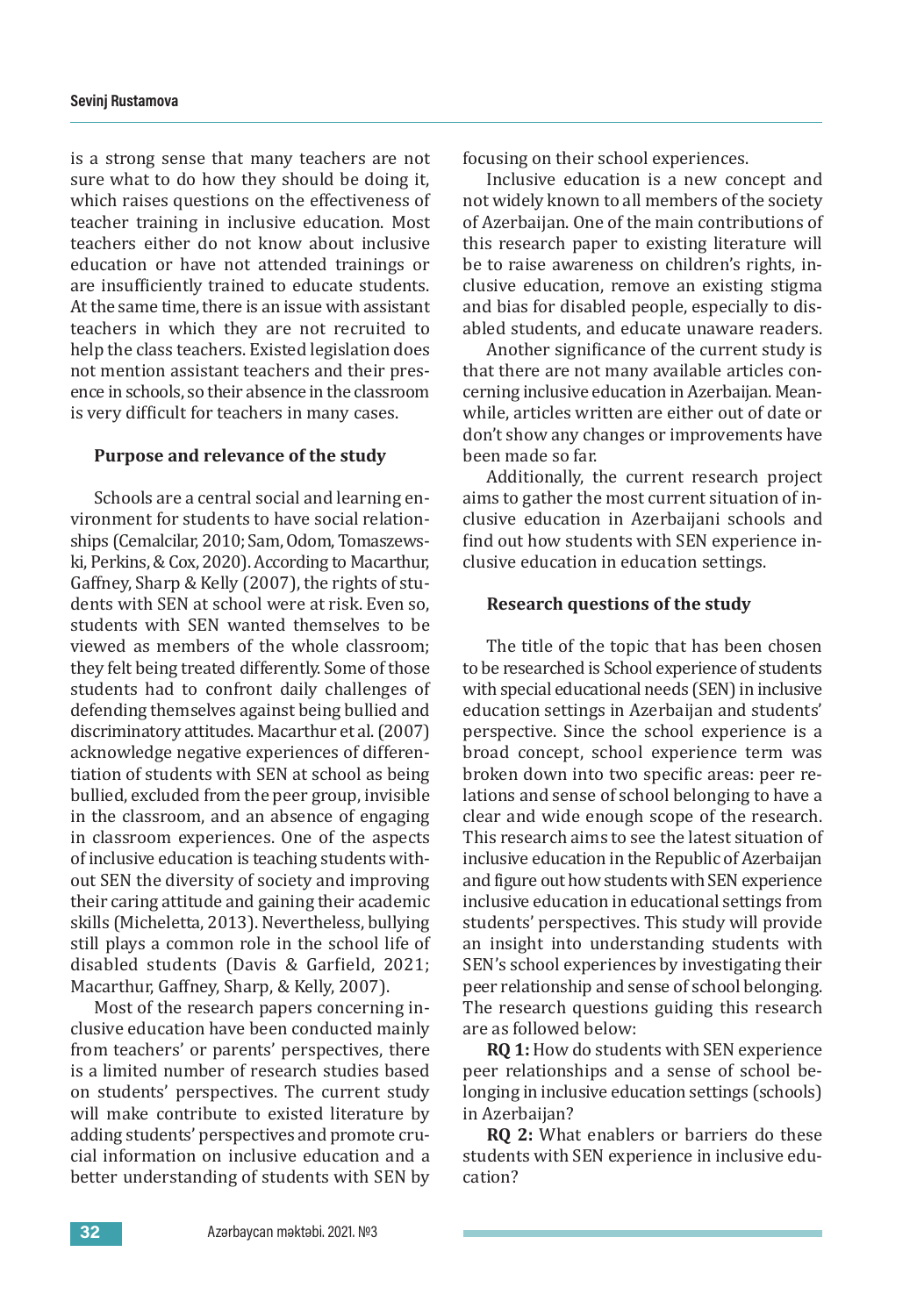## **LITERATURE REVIEW**

## **Inclusive education**

Inclusive education is defined as students with learning difficulties or disabilities have access to mainstream education on an equal basis with others for progression (Barow & Berhanu, 2021; Slee, 2018; Wallace, 2015). Thus, learners participate in education to improve the quality of life and integrate into broader society, regardless of their learning difficulties, or disabilities.

# **Peer relationships**

According to Broomhead (2019) children between the age of two and five tend to spend more time with their peers than their parents which significantly impacts a children's development. Having a successful relationship with peers is not simply prominent but also essential for students' social and emotional growth (Berndt & Ladd, 1989; Brock, Biggs, Carter, Cattey, & Raley, 2016), as well as intellectual development and personal growths (Cemalcilar, 2010; Palikara, Castro-Kemp, Gaona, & Eirinaki, 2021). Several studies report that this is essential for a student to be socially accepted by their peers (Koster et al., 2009; Prince & Hadwin, 2013). Students who have friends do not experience loneliness and depression, alternatively to those who do not have friends (Brock et al., 2016; Gifford-Smith & Brownell, 2003; Jiang & Wang, 2020). There is no need for student to have several friends; even having only one friend can still be beneficial for student's successful development. It is believed that social participation in regular education settings will be a motive for students with SEN to become socially active, however attending a regular school does not always cause many contacts and friendships with their peers (Gifford-Smith & Brownell, 2003; Pijl, 2005).

# **Sense of school belonging**

Schools are a central social and learning environment for children and adolescents to have social relationships (Cemalcilar, 2010; Li & Jiang, 2018). Students with less sense of school belongings tend to suffer from simple anxiety and loneliness to serious mental health problems like depression and associated as well with low academic achievement, adverse school-related behaviors, and low school attendance rate, and dropping out of school, however having a great sense of school belonging, on the other hand, connected with being more successful in class, successful participation in-class and outof-class activities, high school attendance rate and especially, having life satisfaction (Cemalcilar, 2010; Krischler, Powell, & Pit-Ten Cate, 2019; Li & Jiang, 2018; Prince & Hadwin, 2013).

# **THEORETICAL FRAMEWORK**

# **Belongingness theory**

A sense of belonging is a basic human need and an essential component of establishing and maintaining relatedness to the system and environment (Hagerty, Lynch-Sauer, Patusky, Bouwsema,&Collier, 1992). While a child grows up, he/she develops a sense of belonging to family and the nation, the society, and the cultural group. According to Hagerty, Lynch-Sauer, Patusky, Bouwsema, & Collier (1992), a sense of belongingness has been defined as an experience of personal commitment in a system and environment in which individuals feel themselves be an integral part of the system and environment.

# **Social model of disability**

The social model of disability sees disability, not as a person's impairment but caused by the way society shaped. There is a distinction between "impairment" and "disability."Impairment refers to the functional limitation of a person, and disability refers to restrictions created socially (Harris & White, 2018). Furthermore, people with disabilities have a limited opportunity to participate and live a regular life in society equally with others due to social, physical, and psychological barriers (Anastasiou & Kauffman, 2013). While the disability causes social barriers, impairment happens within an individual, which is caused by mental, physical, or sensory impairment(Anastasiou&Kauffman, 2013).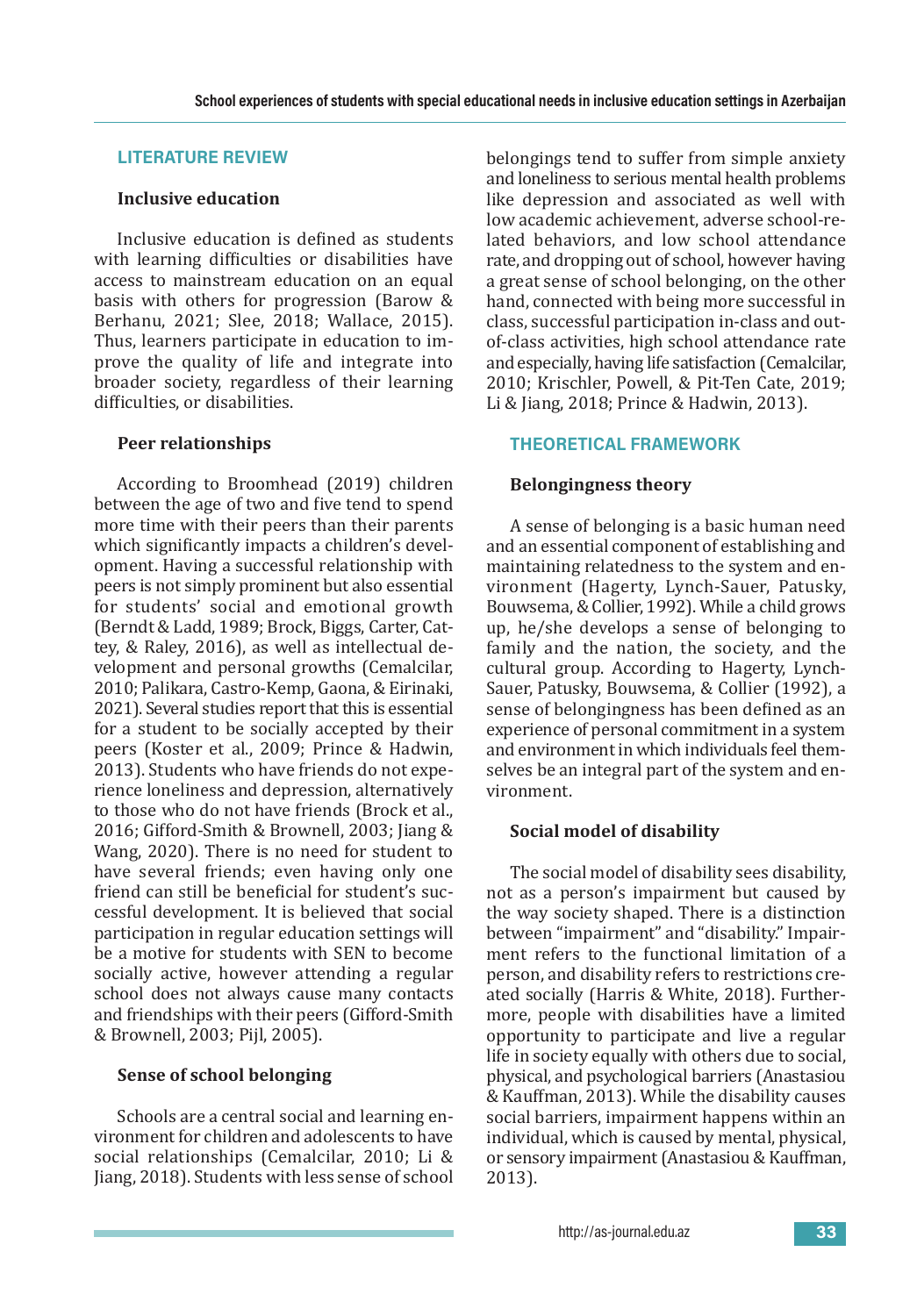### **METHODOLOGY**

## **Research design**

A qualitative approach was used as a study method to discover the school experience of students with SEN involved in inclusive education in primary schools in Baku. The schools chosen to have data to be collected were regular public schools in which classroom teachers were participants of state program project of ensuring teacher readiness in inclusive education for years 2018-2020.

The research study employed an ethnography design that was optimal and suitable for students to participate in the research process. Informal interviews and participant observations were employed to identify school experience of students with SEN. In addition, document analysis was employed in the present study to search for existed national legislation and policy framework on children's rights, education, inclusive education, and implementation of UN Conventions and other international agreements into national legislation, and changes and developments over the years. The Constitution of Republic of Azerbaijan, Education Law, Law on Rights of Child, Rights of Persons with Disabilities, Education (Special Education) of Persons with Disabilities, UN convention on the Rights of Persons with Disabilities (articles 9 and 24) and implemented state programs on Inclusive Education; the 3 governmental pilot projects (2005-2009), the National Program on the Development of Inclusive Education (2006-2015), Inclusive Education Implementation in Primary Education project (2015-2016), the State Program on the Development of Inclusive Education in the Republic of Azerbaijan (2018-2024), Ensure Teacher Readiness for Inclusive Education project (2018-2020) were examined for document analysis.

## **Sample**

The present study was conducted in Baku, involving two primary public schools where students with SEN were engaged in the education process. Baku is the capital and largest city of Azerbaijan and chosen as a study area.

Participant observation, casual conversations/informal interviews were conducted with 9 students with SEN, 6-10 years of age in 2 public schools (1st and 3rd grades).The study mainly focused on observing child participants in the classrooms, their behavior, academic performance, interactions with their peers and teachers. The intense observation was conducted over one month period considering the writing timeframe. Researcher assumed a teaching role in a few cases and substituted class teachers in drawing lessons. These occasions were used to have group discussions with students to discuss friendships and peer relations. Besides, researcher collaborated with class teachers to organize school events, decorating classrooms, staying after class to practice the event's content with students to observe students. Furthermore, researcher did spend time with participant students during break time and lesson time and helped them with their assignments. Taking field notes allowed researcher to offer critical insights and reflect on the events observed during or immediately following observations.

Furthermore, researcher did have casual conversations with class teachers to learn about students' educational, medical backgrounds, and children's involvement in the classroom. It was ethical to have teacher give information on student's medical background considering participants being minors. Informal interviews with participant students focused on students' interactions with their teachers and their peers. During the interview process, information was planned to be obtained from child participants was whether they like school, they are willing to come to school every day, if they have at least one friend at school, and participate in after school activities. Questions were formed in the easiest way and were answered as "yes" or "no", considering the ages of child participants. Follow-up questions were employed where it was possible.

#### **Ethical issues**

The first stage of the research process was to send mail to Baku City Education Department to obtain permission to access schools where inclusive education was applied. Planning the first stage of research is always practical and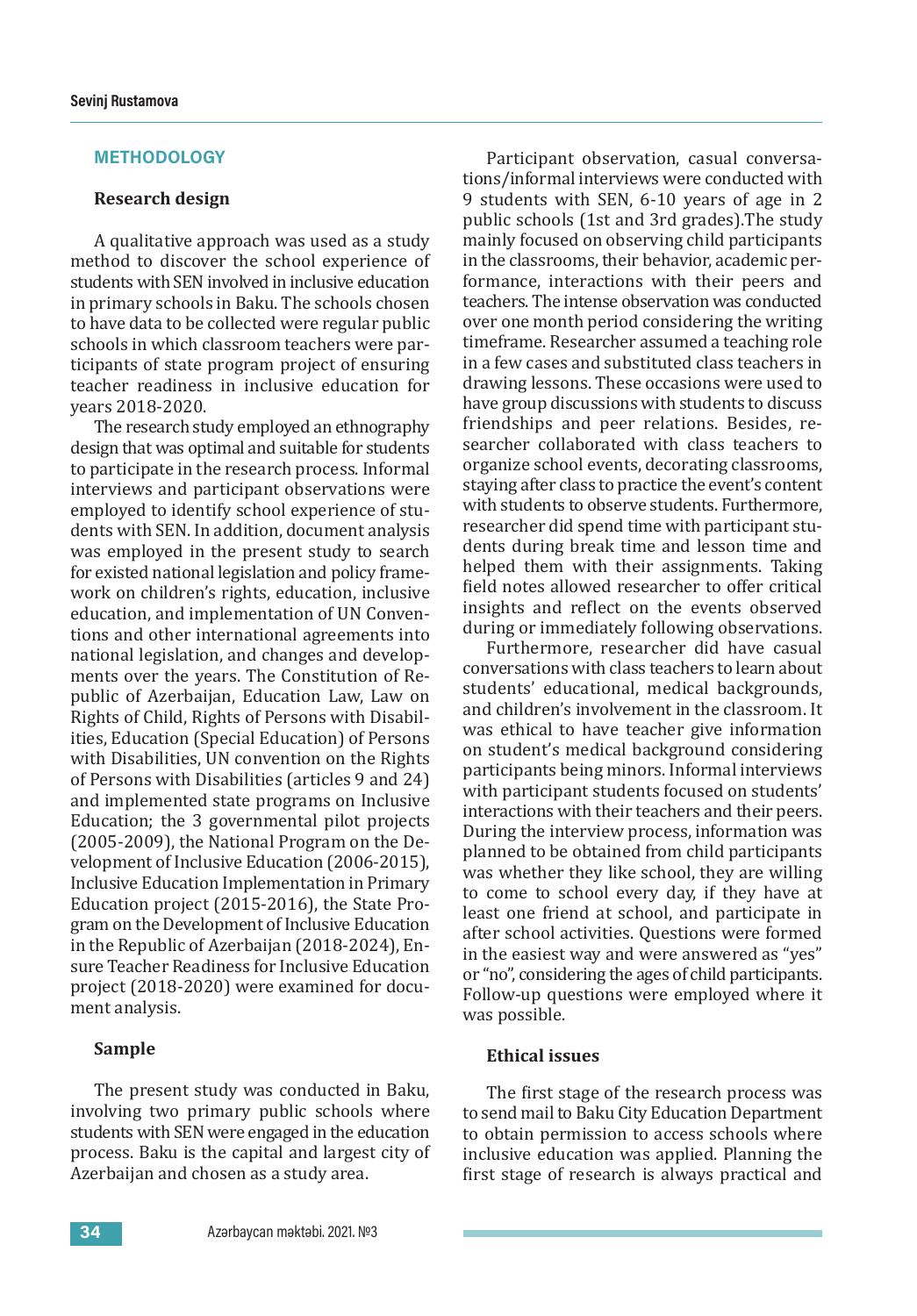has ethical benefits. Thereby, teachers were informed of the stages of the data collection process, how the data will be collected without interfering with the whole lesson process, objectives, and benefits of conducting this research. Since children who were engaged in the research were minors, informed consent was acquired from their parents. Parents of child participants received a copy of consent forms and signed it who confirmed their child to participate in the research process. On the informed consents, the purpose and consequences of the research, benefits, and risks of the study, and protection of child participants' confidentiality and privacy were outlined. Signed consent forms were stored safely.

## **Data processing and analysis**

Thematic analysis is one of the most used qualitative data analysis approaches (Bryman, 2012). Thematic analysis was applied to analyze the collected data of this study. As a first phase, the gathered data was read over to familiarize with the collected data. While reading the data collected, salient points were identified and highlighted. The highlighted points were generated into codes, which were accompanied by identifying potential themes. The next phase was to review the identified themes and check if the themes correspond to the gathered data and accurately represent the data. After having a list of themes, the name and the meaning of the themes were defined. The last phase was finalized by reporting the emerged findings from the current study.

## **RESULTS**

Results of the research are presented below within the framework of research questions.

**RQ1:** How do students with SEN experience peer relationship and a sense of school belonging in inclusive education settings (schools) in Azerbaijan?

Research findings achieved from the first research question were mainly focused informal interviews with student participants, casual chats with class teachers, observation and presented below:

**Table 1.** Peer relationship

a.Friendship/peer acceptance

————————————————— b. Relationship between the class teachers and participants

——————————————————

——————————————————

——————————————————

c. Participants' self-perception of acceptance

————————————————— d. Participants' relationships with others

## **Table 2.** School belonging

————————————————— a. Student participation in extracurricular activities ——————————————————

b. Relationships between class teachers and student participants

——————————————————

————————————————— c. Academic achievement

**RQ2:** What enablers or barriers do these students with SEN experience in inclusive education?

The findings obtained from second research question were mainly based on observation and document analysis.

——————————————————

——————————————————

——————————————————

——————————————————

**Table3.** Enablers detected

a. Parent-teacher collaboration

b. Teachers' attitude

**Table 4.** Challenges encountered

| Theme 1.1. Challenges in study venue  |  |
|---------------------------------------|--|
| a. Unbalanced replacement of students |  |
| b. Structure of school buildings      |  |

c. Size of classrooms

—————————————————— Theme 1.2. Challenges in educational context

a. Curriculum

b. Insufficient teaching and learning materials

Theme 1.3. Challenges encountered with teachers a. Absence of assistant teachers

——————————————————

——————————————————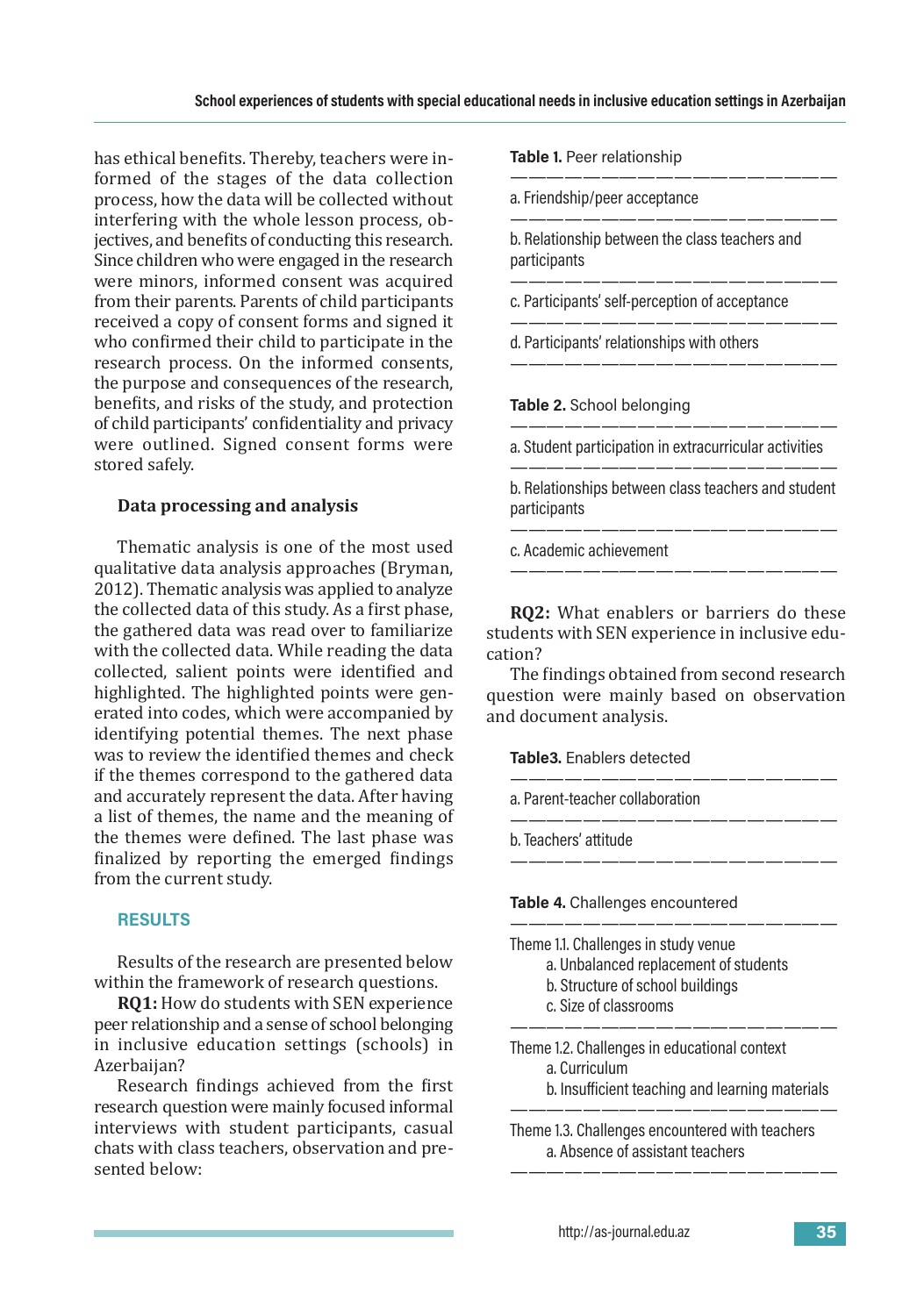#### **DISCUSSION**

The first research question was intended to answer how students with SEN experience peer relationship and a sense of school belonging in inclusive education settings. The findings regarding the first research question indicated that students with SEN positively experience peer relationships and feel themselves belong to school. The result of study found out that students with SEN had a positive relationship with their peers. The observation and informal interviews with students with SEN showed that involving in inclusive education gave opportunities for them to interact with their peers, improve their social skills and develop their social relationships in school, and each of the students with SEN had at least one friend studying in the same class and also interacted with the rest of the classmates and formed social relationships. According to the belongingness theory, being stable and strong connection is enough to satisfy people's need for belonging. In other words, students with SEN established a sense of school belonging by forming and developing positive social relationship with their peers, class teachers and other school staff. The results showed that students with SEN had a higher participation in school activities. The informal chats with the class teachers revealed that they ensured the participation of students with SEN in extracurricular activities. Extracurricular activities made opportunities for students with SEN to connect with their peers and make friends. The findings showed that students with disabilities experienced being accepted by their peers. The observations revealed that students with SEN' social relationships with their peers contributed positively to their self-perception of acceptance. It was observed birthday parties to be organized for student with SEN and peers decorating classrooms, preparing gifts. The research results indicated that students with disabilities benefited socially in inclusive schools, and their learning disabilities did not cause difficulties for them in peer acceptance. Observation depicted that teachers and students with SEN had close, positive relationships, negativizes and conflicts between them were not observed. The study findings showed that not only class teachers but the other school staff also developed

positive relationships with students with SEN in inclusive schools. The class teachers created a safe, supportive, and welcoming environment, which served as an essential attachment between teachers and students with SEN. However, the observation and informal chats with teachers exposed that students with SEN had a low academic achievement in which exercises and assignments were not modified for students with SEN which followed to low academic achievement.

The second research question aimed to cover enablers or barriers students with SEN experience in inclusive education. The first part address to the enablers students with SEN experience practicing inclusive education.

#### **Enabler in legislation**

Azerbaijan has been signed a number of international documents which affirm education as a basic human right. The Salamanca Statement and several further international treaties, Convention on the Right of Children and Convention on the Rights of Persons with Disabilities stipulates a commitment to providing education to all children within regular classrooms. Beside joint agreements, the national legislation, Education law, Education (Special education) law, Rights of Persons with disabilities ensures rights of students with disabilities to education, and implement inclusive education one way or another to students with disabilities in general educational institutions. Besides, in recent years, several initiatives have been implemented to support inclusive education in Azerbaijan. One of the current initiatives is the state program of Developing inclusive education for persons with disabilities. The program was designed in line with the general principles of UN convention Article 24. The state program supports inclusive education in Azerbaijan and aims to eliminate any obstacles in the education environment for persons with disabilities.

## **Enabler in teacher's attitude**

Students experienced another enabler was a positive attitude of class teachers toward them. The observation demonstrated that the class teachers in all 3 classes showed a positive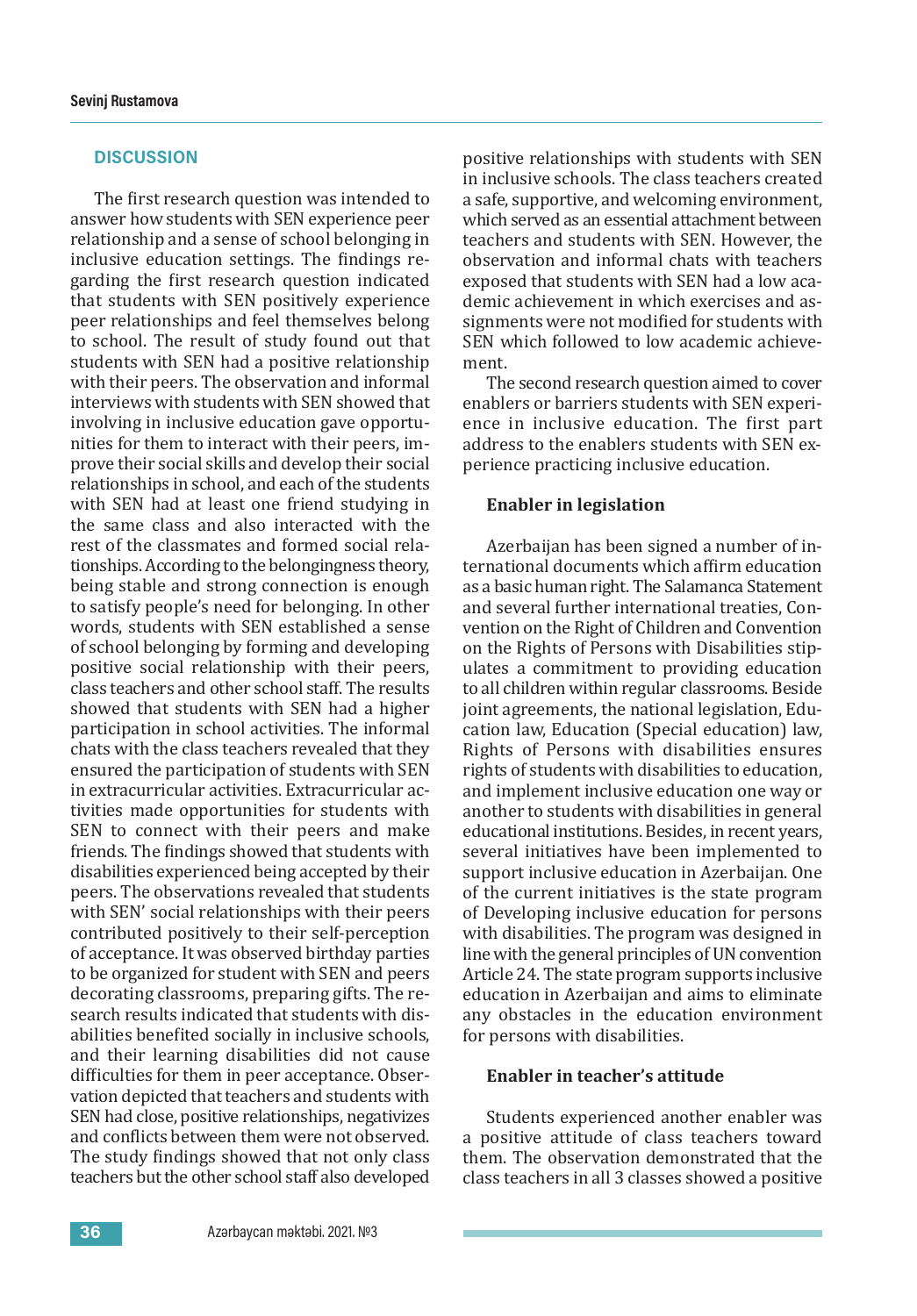attitude toward students with SEN and often expressed how much they care about students with SEN and their academic achievements in informal chats.

## **Enabler between parent teacher collaboration**

The observation revealed that parents of the research participants were in solid communication and collaboration with the class teachers. The informal chats with teachers disclosed that parents and teachers held constant conversations about students with SENacademic and behavioral difficulties. Teachers guided parents to facilitate students' education at home.

The research results showed that there is number of impediments students with SEN practice in inclusive education. A lack of clarification or not a direct reference to inclusive education in national legislation, the failure of the education context to adjust to the educational needs of all categories of students in the school, the unsuitable and inaccessible educational establishments, happened to be consequence for students with SEN's limited and ineffective participation in education the process.

# **Barriers in legislation**

Education law, Law on the Rights of Persons with Disabilities, General education law, and Education (special education) law ensures children's rights with disabilities to education and specifically exposes intolerance to the discrimination of children with limited health conditions. Even though Azerbaijan ensures students' rights with SEN have access to inclusive education, the legislation fails to guarantee full inclusion and effective participation of them in inclusive education. The general legislation prevails the usage of the medical model of disability in Azerbaijan and still defines persons with disabilities to education (special education) by examination of the psychological-medical-pedagogical commission. Yet, Education (special education) law and Education law indicates that persons with disabilities could be enrolled in inclusive education in mainstream schools if the schools have appropriate conditions. Placing students with SEN in regular schools without any changes to standardized requirement does not constitute to inclusive education rather to integration. The common legislation defines students who enrolled in special and inclusive education as a person with physical disabilities, mental and psychological retardation, and cannot study without special conditions. The legislation ensures that students with disabilities have full access to special education, which causes barriers to the equal inclusion of students with SEN in regular schools.

# **Barriers in education context**

Analysis of the national cirruculum outlined that the national curriculum emphasizes the importance of creating an accessible learning environment for all students considering their general development level, aspirations, and interests. However, the studiy findings concluded that the curriculum is not flexible, and teaching and learning methods are not adjusted to students' capacities, requirements, and learning styles. Moreover, the curriculum still accommodates all learners to the standardized content and teaching methods in general educational institutions. The curriculum hasn't been adapted and modified in contents, assessment, and pedagogy. Regarding article 24 of the Convention on the Rights of Persons with Disabilities, Azerbaijan must apply the Universal Design for Learning approach to adapt the learning environment to meet diverse needs of students. However, the findings obtained from the study showed that learning environment, specifically educational materials were not adjusted to the requirement of students with SEN which caused another barrier for students in inclusive education.

# **Barriers encountered with teachers**

According to article 24 of the Convention, State Parties must ensure that teachers are trained in inclusive education. Following the article, State program on the development of inclusive education in Azerbaijan was adopted, and so that teachers were supported with continuous trainings in inclusive education. However, the study revealed that class teachers, who were observed had inclusive teacher training, did not meet the educational needs of students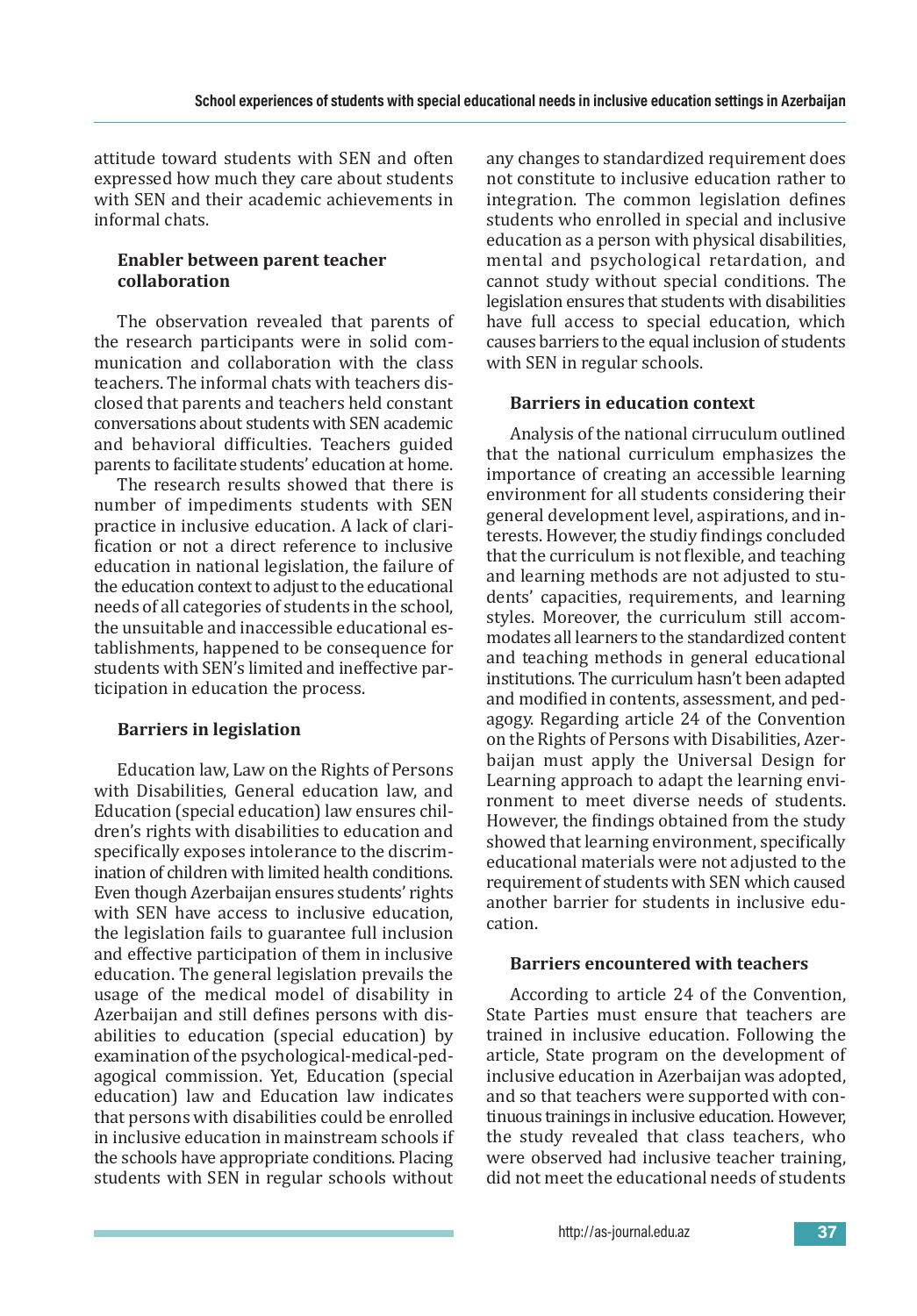in the classroom. As a result, teachers' lack of understanding and incompetency in inclusive education remained a significant barrier for students with SEN to practice inclusive education. Moreover, in accordance with curriculum, teachers were not able to accommodate teaching materials, activities, assignments and their instructions in an accessible format for students with SEN which was another learning barriers for students with SEN experience in inclusive education. Additionally, it was apparent from the observation and document analysis that assistant teachers were not involved in the teaching process who normally shares the class teacher's workload and have the main responsibility for students with SEN, provide adequate information on completing assignments and homework corrections for students (Doležalová, 2018; Nwoko, Crowe, Malau-Aduli, & Malau-Aduli, 2019; Viktorin, 2018).

### **Barriers in study venue**

The school buildings the data collected at were not designed to accommodate inclusion. In accordance with article 9 of the Convention, State Parties should prohibit inaccessible education infrastructures and guarantee safe and accessible educational buildings in line with Universal Design to everyone, including students with disabilities. However, with regard to articles 9 and 24 of the Convention, Azerbaijan does not fulfill its obligation to design and implement educational institutions to be inclusive. So, the school buildings the data collected at were not designed to accommodate physical accessibility. The observed classrooms were small; students' desks and other furniture, especially a piano in one of the observed classrooms, narrowed the classroom's space and formed obstacles for students to move easily. The collected data found out that the general condition was good in two out of three classes observed. However, 6 students with SEN were placed in the third class. The class was already crowded with 30 students, and 6 students out of 30 had educational needs. The observation showed that the class teacher struggled to provide necessary services to students with SEN. The national legislation prohibits students' exclusion from education due to their disabilities and makes it clear that everyone, despite their disabilities, has access to education. However, the legislation does not provide information on how and how many students with disabilities should be placed in inclusive classrooms. From the findings of the present study, it was observed and confirmed by document analysis that inadequate school building, crowded classrooms, and unbalanced replacement of students with SEN in inclusive classroom and classroom sizes which narrowed by a number of desks and furniture caused social barriers students with SEN faced in practicing inclusive education.

#### **CONCLUSION**

The present study investigated and explained school experiences of students with special educational needs (SEN) in Azerbaijan. The study was conducted in two government primary inclusive schools in the capital city of Azerbaijan by utilizing qualitative ethnographic design, and collected data using participant observation, informal interview, and document analysis. The research was conducted based on two research questions, and all the findings obtained enabled the research to answer the research questions.

The study provided insight into the peer relationship, a sense of school belonging to students with SEN and facilitators, and barriers they confront in implementing inclusive education. The findings of this study for the first research question highlighted inclusion of students with SEN in inclusive schools, which led to positive students peer relationships. The study's findings depicted that the participant students had at least one friend from the class, which was in stable relationships and they were in constant contact and interaction with their other classroom peers too. It was observed that students being in the need of special education did not experience social exclusion by their peers, they were accepted by their peers, participated in extracurricular activities and school projects and collaborated with their peers.

The second research question was to assess existed enablers and barriers students with SEN confront in inclusive education settings. The study outcomes exhibited participant students' parents were in strong collaboration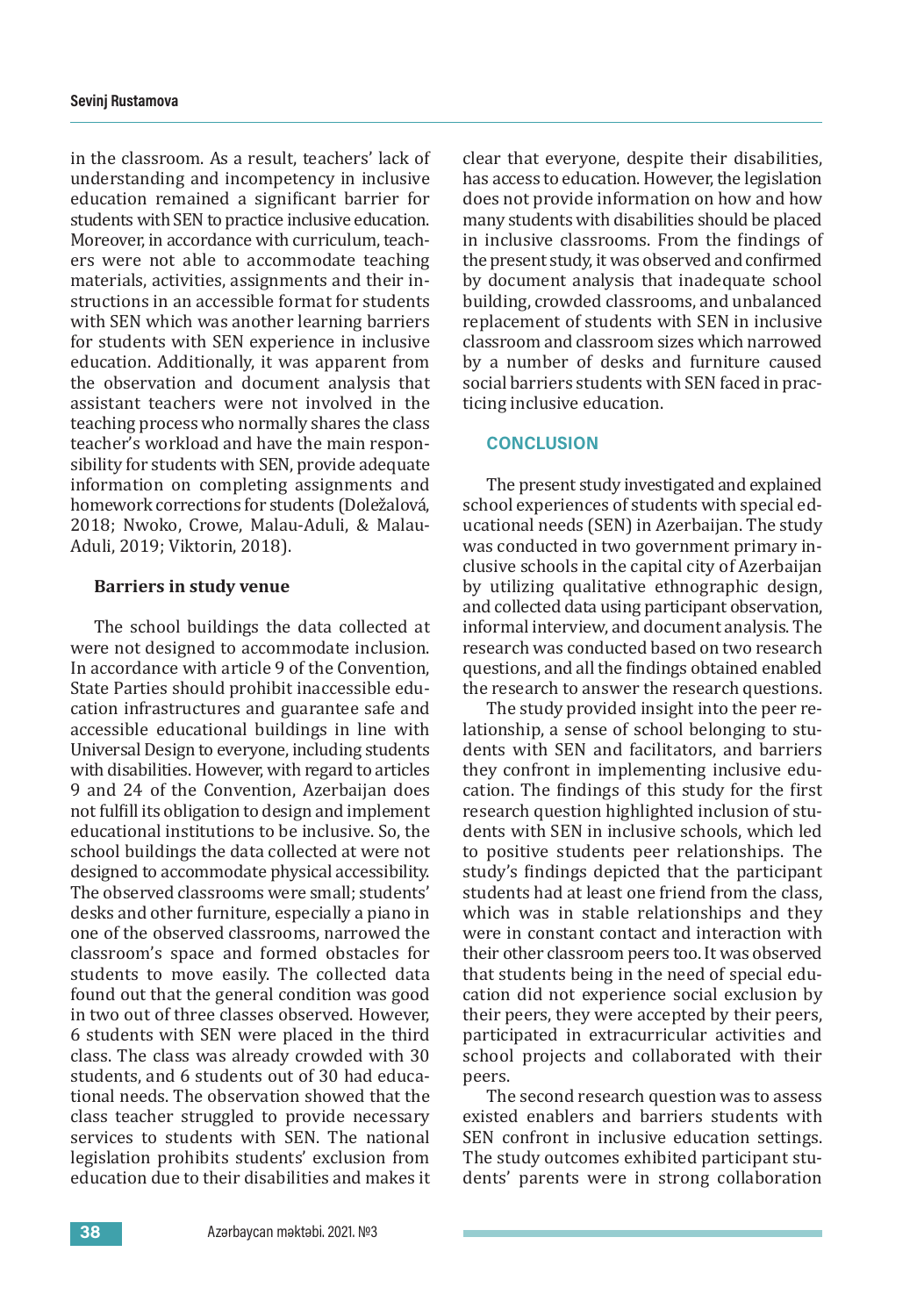with the class teachers which indicated a supportive environment for students with SEN fostering inclusive education. The study's findings reported that while teachers and students with SEN had a positive relationships with each other, teachers had a negative attitude regarding practicing inclusive education which can be explained teachers having limited knowledge in inclusive teaching. Hence, it was understandable that teachers showed negative attitudes as they struggled with a lack of required skills to accommodate students with SEN and needed additional assistance and modified teaching strategies.

However, while the legislation has presented multiple articles and sub-articles on the implementation of inclusive education, a lack of clarification in the regulation and legislation still ensuring access to special education are significant barriers to the successful implementation of inclusive education. The curriculum in the Azerbaijan education system does not adjust to all categories of students in schools. As a result, teaching and learning materials were not adapted to students' development and learning styles with SEN which caused major impediment for students with SEN to practice inclusive education. Thus, the context of school subjects are not accessible for students with SEN. Furthermore, students with SEN were challenged by high number of student enrollment, unsuitable school facilities and inaccessible school infrastructure.

# **Recommendations**

According to the findings of the study, the following recommendations are suggested for future actions.

It is recommended that government allocates a budget to employ assistant teachers to assist class teachers in inclusive classrooms at government inclusive schools. It is also recommended that the national legislation be reviewed and develop provisions related to assistant teachers according with international legislation.

The school buildings and educational materials need to be sufficient for the implementation of inclusive education. Therefore, the government should reconsider sketch of the school infrastructure and prohibit the construction of inaccessible and insufficient school buildings. Moreover, there should be a revision of educational materials, make adjustments considering students involved in inclusive classrooms.

# **For further studies**

The present study only covered the schools applied inclusive education in Baku city which is the capital city and represents an urban area. It is necessary to conduct other studies in other cities and regions to compare inclusive education conditions in urban and rural areas of Azerbaijan.

In addition, the research findings were gathered from primary education, and further studies should be conducted, including at all educational levels.

Further studies could be conducted by utilizing teachers' perspectives on the implementing inclusive education and the challenges or barriers educators face in practicing inclusive education at general education institutions.

# **Limitation of the study**

Limitation of the study are due to limited time and financial restraints, and the study focused on only two governmental and inclusive primary schools (1st and 3rd grades) in Baku city, Azerbaijan. Since the current research study is based on a qualitative approach, the results obtained from samples cannot be used to generalize all-inclusive schools in Baku. Therefore, the obtained data may not be transferable to other settings or larger populations.

## **References**

- $1$  Anastasiou, D., & Kauffman, J. M. (2013). The Social Model of Disability: Dichotomy between Impairment and Disability. *Journal of Medicine and Philosophy,* 38(4), 441-459. doi:10.1093/jmp/jht026
- <sup>2</sup> Barow, T., & Berhanu, G. (2021). Inclusive Education in Sweden: Policy, Politics, and Practice. In (pp. 35-51): Routledge London.
- <sup>3</sup> Berndt, T. J., & Ladd, G. W. (1989). *Peer relationships in child development.* New York: New York : Wiley.